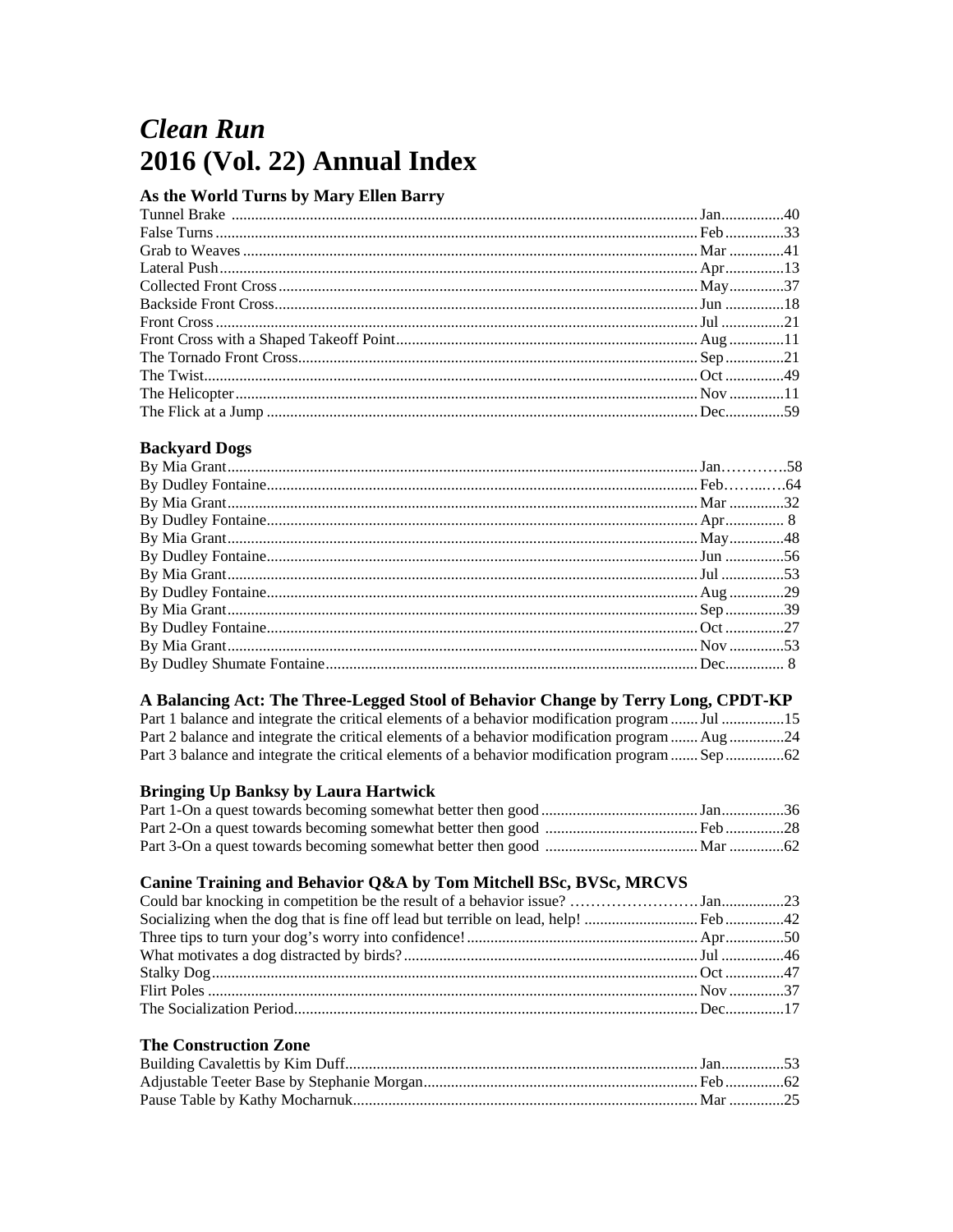## **Dog Health**

| Returning to Agility Competition After Treatment for Medial Shoulder Syndrome           |  |
|-----------------------------------------------------------------------------------------|--|
|                                                                                         |  |
| Massage Therapy for the Canine Athlete by Valerie Black, Certified CMT, CPMT, CRMTFeb59 |  |
| Return to Agility after Iliopsoas Strain by Robert Cullen, DVM and Debra Canapp,        |  |
| DVM, CCRT, CVA Diplomat, American College of Veterinary Sport Medicine and              |  |
|                                                                                         |  |
| Returning to Agility Competition After Treatment for Jump Down Syndrome by              |  |
| Desmond Tan, BVSc (Hons) and Sherman O. Canapp, Jr., DVM, MS, CCRT, DACVS-SA,           |  |
| DACVSMR                                                                                 |  |
| Superficial Digital Flexor Luxations in Performance Shelties by Davic Dycus, DVM,       |  |
|                                                                                         |  |
| Return to Agility after Achilles Tendon Injury by Lauri-Jo Gamble DVM and               |  |
|                                                                                         |  |
| Traumatic Patellar Luxation in Agility Dogs by Brittney Jean Carr, DVM and              |  |
|                                                                                         |  |
| An Unexpected Odyssey; Canine Obsessive-Compulsive Disorder and Agility                 |  |
|                                                                                         |  |
| Laser Therapy for the Canine Athlete: Where's the Evidence? By Brittany Jean            |  |
|                                                                                         |  |
| Biceps Injury in Agility Dogs By Lauri-Jo Gamble DVM and David Dycus DVM  Oct 58        |  |
| Flexor Carpi Ulnaris Tendinopathy in the Agility Dog by Brittany Jean Carr, DVM         |  |
|                                                                                         |  |
|                                                                                         |  |
|                                                                                         |  |

# **Editorializing**

# **Everything You Always Wanted to Know About Agility by Brenna Fender**

| USDAA Title Mania, 2012 AKC National Agility CH qualifications, AKC AGCH title, |  |
|---------------------------------------------------------------------------------|--|
|                                                                                 |  |
| AKC new ACT program, USDAA TitleMania, donations for IFCS team, why doesn't     |  |
|                                                                                 |  |
| NDAL, 2016 IFCS Team USA, USDAA Regional Champ. and Cynosport                   |  |
|                                                                                 |  |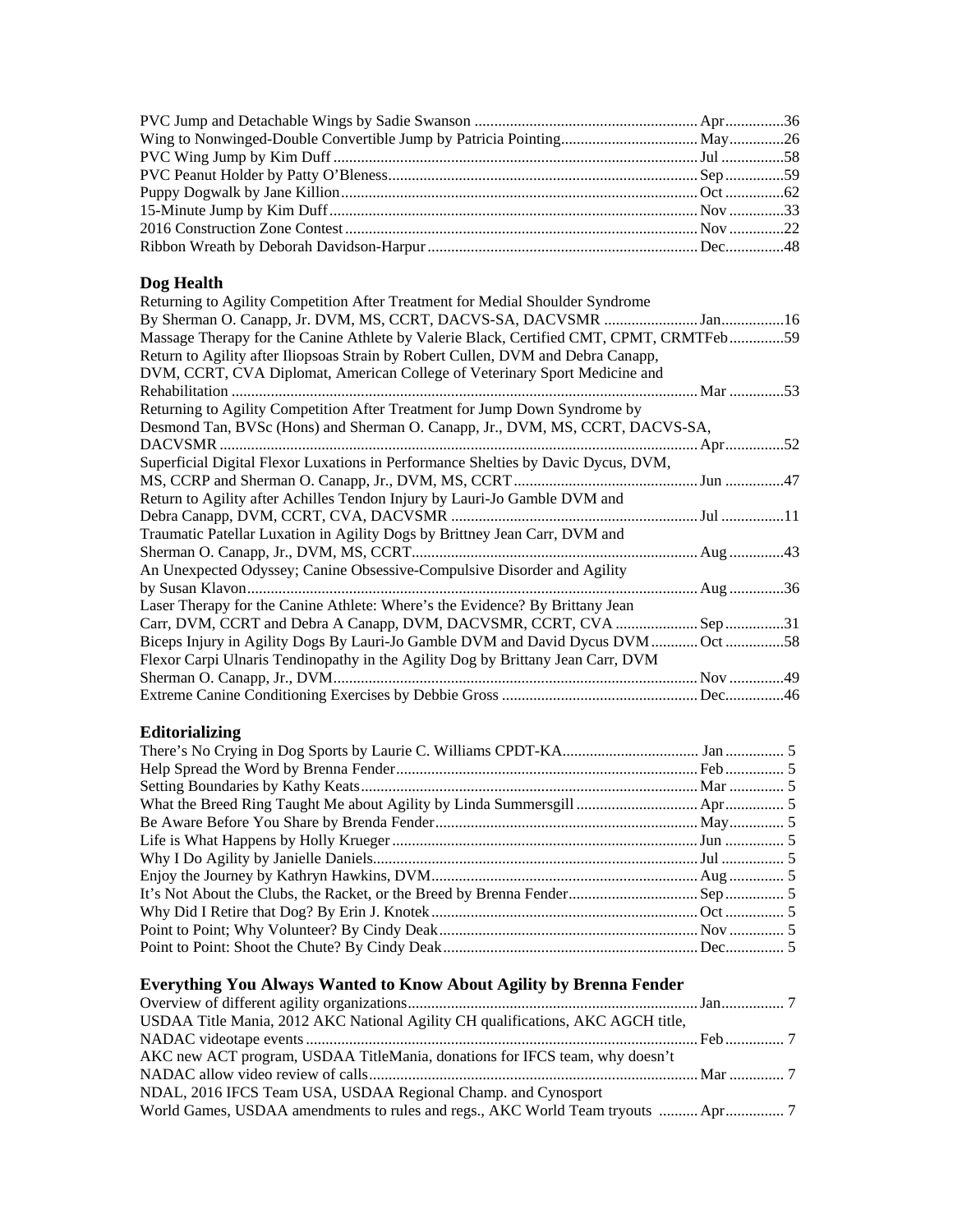| NADAC changes, 2017 AKC Companion Events National Championship, what             |  |
|----------------------------------------------------------------------------------|--|
|                                                                                  |  |
|                                                                                  |  |
| USDAA regional news, AKC Agility Course test, differences between                |  |
|                                                                                  |  |
| USDAA A-frame height change, NADAC discounted entries, AKC who is responsible    |  |
|                                                                                  |  |
| USDAA A-frame news and Cynosports update, NDAL reaches new countries,            |  |
|                                                                                  |  |
| AKC suspends chute. Date and location of 2017 Cynosports. UKI jump height and    |  |
|                                                                                  |  |
| The chute eliminated. 2017 AKC Invitational, NADAC news, 2017 UKI Open,          |  |
|                                                                                  |  |
| USDAA modifications to Title Mania, new clubs join NDAL, new rulebook for NADAC, |  |
|                                                                                  |  |

## **Flooring and Footing by Brenda Fender**

## **Functional Fitness Applied to Agility Moves**

# **How to Train Legendary Lead-Outs by Kristy Netzer**

## **The Judge's Debriefing**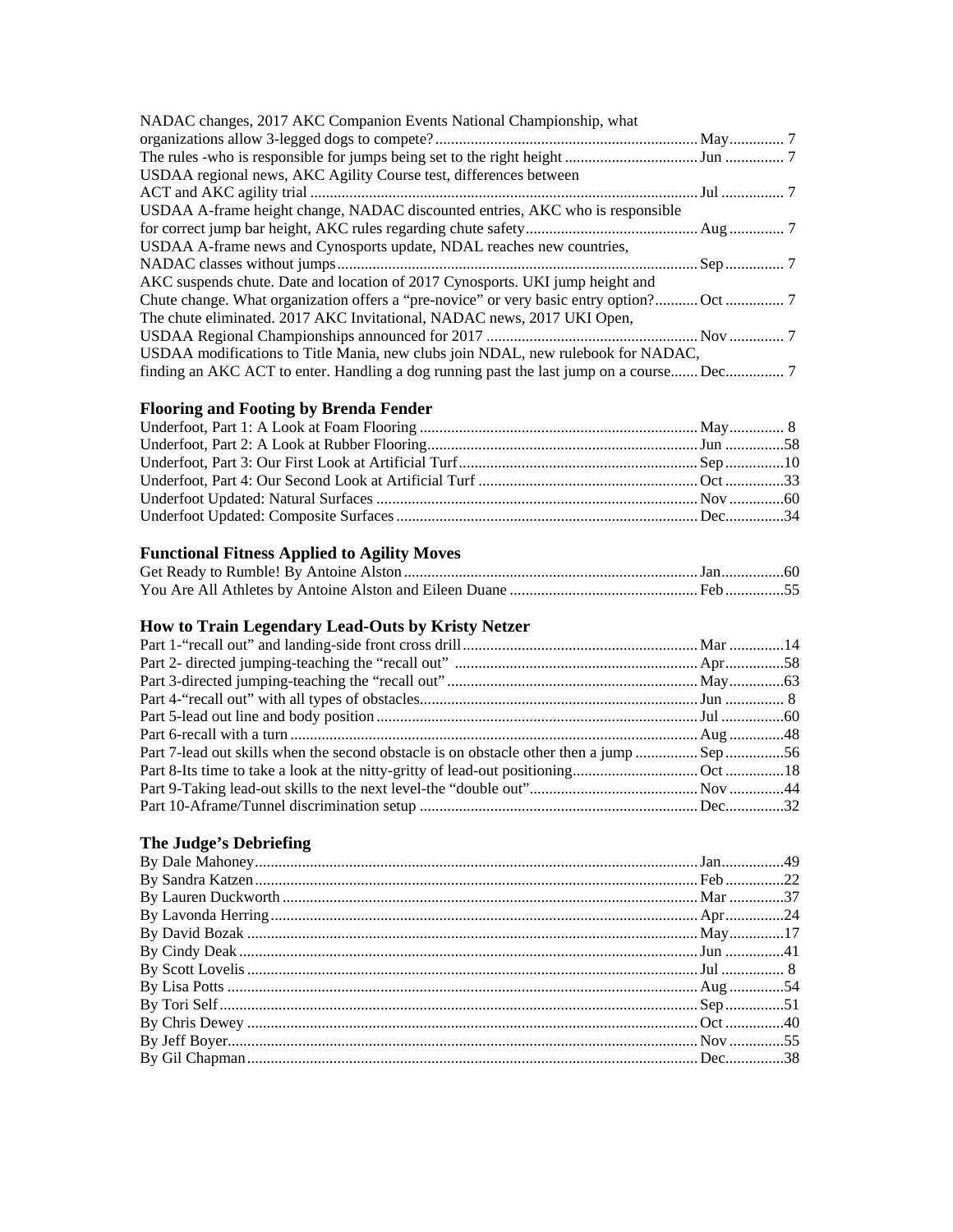#### **Judge's Eye by Cindy Deak**

## **Managing Technology**

| Seven Tips for Making Videos that Improve Your Performance by Jean M. Emery  Mar 18 |  |
|-------------------------------------------------------------------------------------|--|
| On The Road with Your Dogs: Managing Your Mobile Phone to                           |  |
|                                                                                     |  |

## **Miscellaneous Training**

| Diary of a Lazy Trainer: Successful Agility Starts with Workin' K9 to 5-Or Does It?      |  |
|------------------------------------------------------------------------------------------|--|
|                                                                                          |  |
| Training Your Toddler and New Agility Puppy to Coexist by Amanda Shyne  May30            |  |
|                                                                                          |  |
| Early Agility Training and Exploring the Art of the Possible, Part 1 by Nini Bloch Dec20 |  |

## **Novice and Beyond-A Survival Guide by Sandy Rogers**

| Does That Work? -Understanding what you are doing in agility training and why  Mar 57 |  |
|---------------------------------------------------------------------------------------|--|
|                                                                                       |  |
|                                                                                       |  |
|                                                                                       |  |
|                                                                                       |  |
|                                                                                       |  |
| Goldilocks and the Three Dogs-exploring dogs that are "too cold" or "too hot"27       |  |
|                                                                                       |  |
|                                                                                       |  |
|                                                                                       |  |

### **On Course With by Sally Silverman**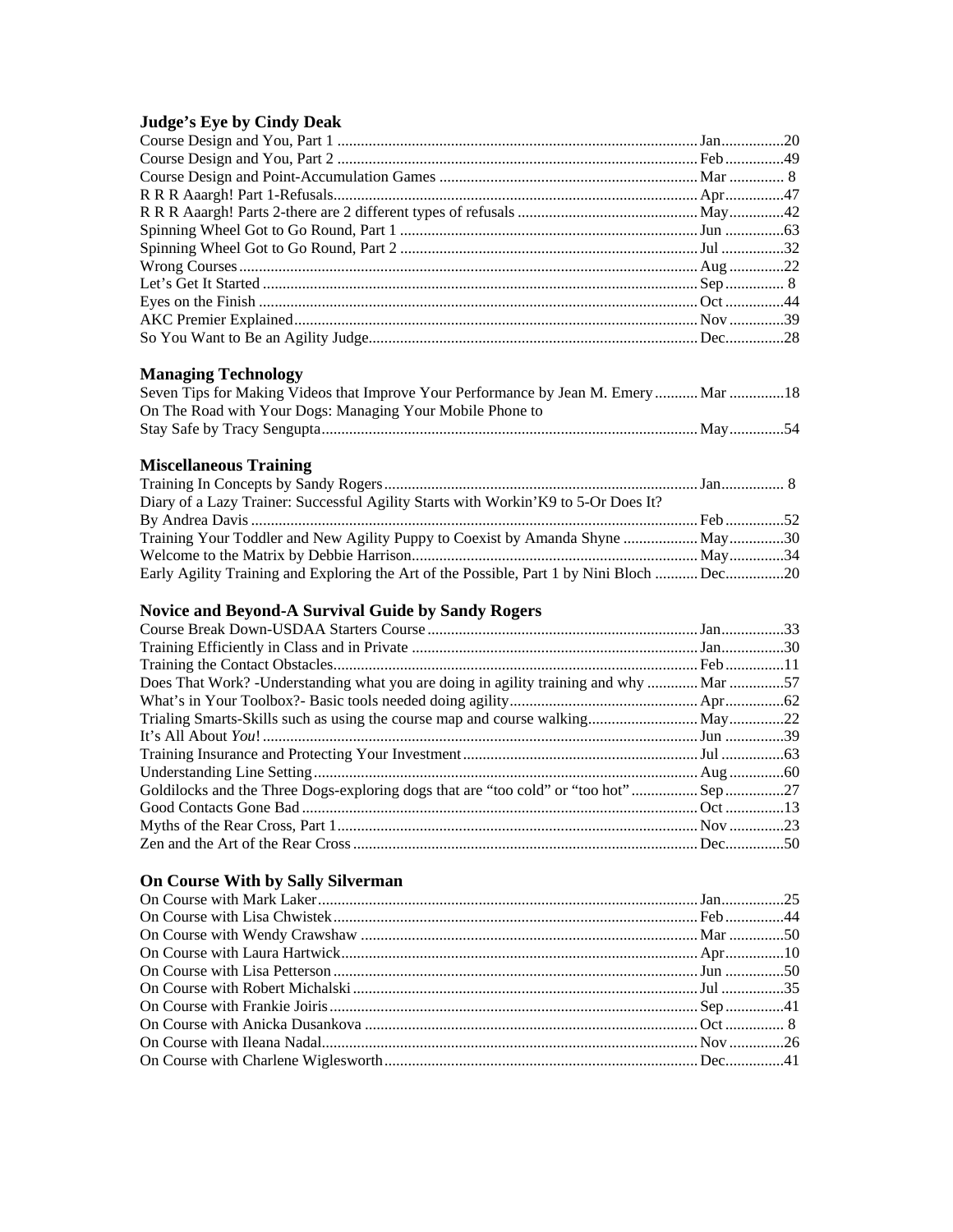## **Power Paws Skills and Drills by Nancy Gyes**

| Power Paws Drills-box work and tunnels, cueing your dog to turn tight out of tunnels  Mar 12 |  |
|----------------------------------------------------------------------------------------------|--|
|                                                                                              |  |
|                                                                                              |  |
| Power Paws Drills-serp, threadle, backside, front cross, lead-out pivot openings  Jun 37     |  |
|                                                                                              |  |
|                                                                                              |  |
|                                                                                              |  |
|                                                                                              |  |
|                                                                                              |  |
|                                                                                              |  |

## **Puppy Skills for Total Team Performance by Frankie Joiris and Chris Ott**

## **Sense of Self by Tori Self**

## **Team Small Dog Agility Humility by Laura Hartwick**

## **Tip Of the Month**

| Taking a picture to remember awards and save space by Deborah Davidson-Harpur  Jan 6 |  |
|--------------------------------------------------------------------------------------|--|
|                                                                                      |  |
|                                                                                      |  |
|                                                                                      |  |